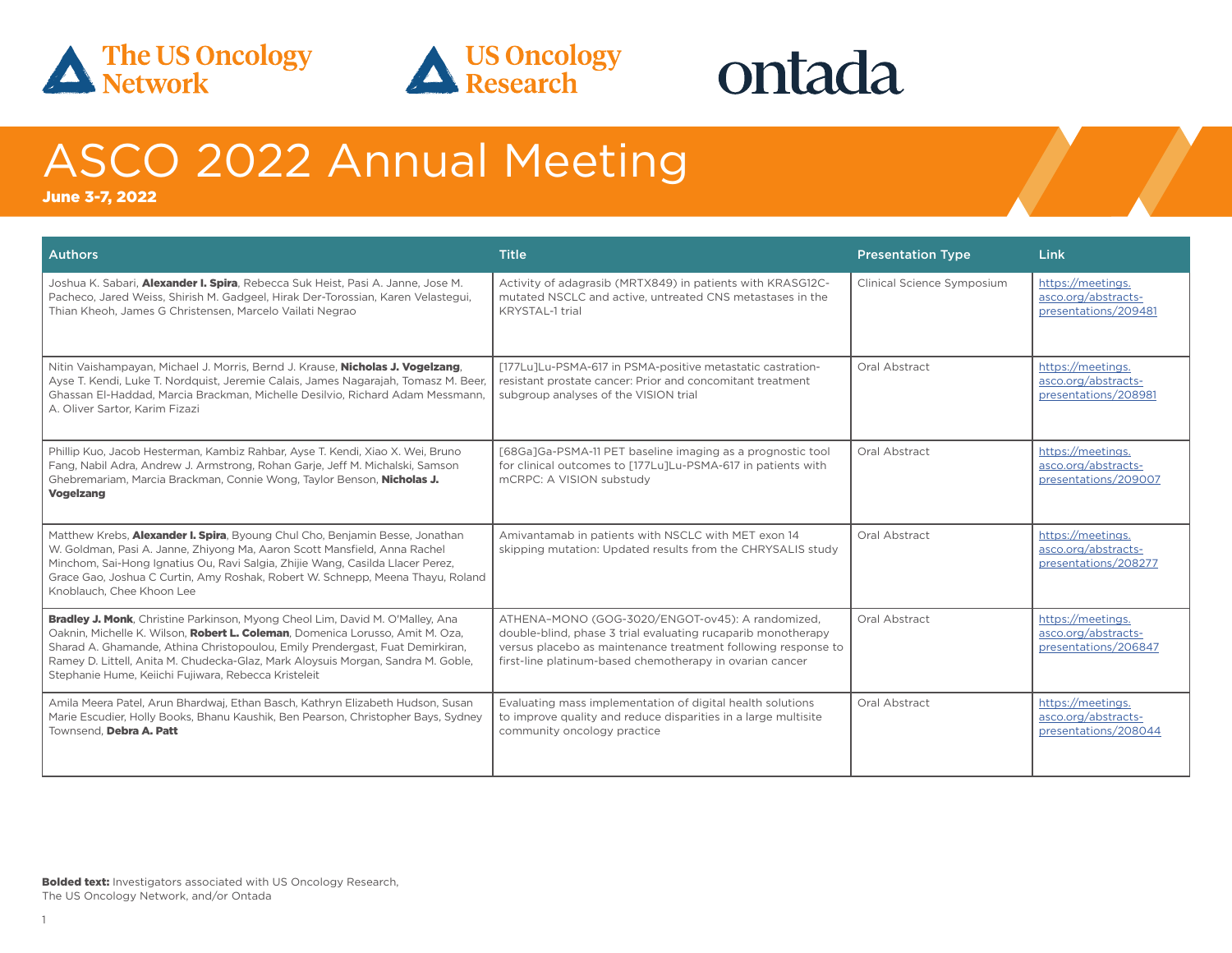| <b>Authors</b>                                                                                                                                                                                                                                                                                                                                                                                     | <b>Title</b>                                                                                                                                                                                                                                         | <b>Presentation Type</b> | Link                                                             |
|----------------------------------------------------------------------------------------------------------------------------------------------------------------------------------------------------------------------------------------------------------------------------------------------------------------------------------------------------------------------------------------------------|------------------------------------------------------------------------------------------------------------------------------------------------------------------------------------------------------------------------------------------------------|--------------------------|------------------------------------------------------------------|
| Lajos Pusztai, Carsten Denkert, Joyce O'Shaughnessy, Javier Cortes, Rebecca<br>Alexandra Dent, Heather L. McArthur, Sherko Kuemmel, Jonas C. S. Bergh, Yeon Hee<br>Park, Rina Hui, Nadia Harbeck, Masato Takahashi, Michael Untch, Peter A. Fasching,<br>Fatima Cardoso, Yalin Zhu, Wilbur Pan, Konstantinos Tryfonidis, Peter Schmid                                                              | Event-free survival by residual cancer burden after<br>neoadjuvant pembrolizumab + chemotherapy versus placebo<br>+ chemotherapy for early TNBC: Exploratory analysis from<br>KEYNOTE-522                                                            | Oral Abstract            | https://meetings.<br>asco.org/abstracts-<br>presentations/208272 |
| Christopher W. Ryan, Catherine Tangen, Elisabeth I. Heath, Mark N. Stein, Maxwell<br>Meng, Ajjai Shivaram Alva, Sumanta K. Pal, Igor Puzanov, Joseph I Clark, Toni<br>K. Choueiri, Neeraj Agarwal, Robert Uzzo, Naomi B. Haas, Timothy W. Synold,<br>Melissa Plets, Ulka N. Vaishampayan, Brian M. Shuch, Nicholas J. Vogelzang, Ian M<br>Thompson, Primo "Lucky" N. Lara                          | EVEREST: Everolimus for renal cancer ensuing surgical<br>therapy-A phase III study (SWOG S0931, NCT01120249)                                                                                                                                         | Oral Abstract            | https://meetings.<br>asco.org/abstracts-<br>presentations/207883 |
| Elizabeth Koselke, Shannon Hough, Josh Howell, Nicholas J. Robert, Marcus<br>A. Neubauer, Susie A. Bullock, Jennifer M. Walberg, Melissa Rammage, James<br>E. Butrynski, David Hakimian, Robert M. Jotte, Michael W. Meshad, Kashif Ali,<br>David Michael Waterhouse, Robert L. Coleman, Makenzi Colleen Evangelist                                                                                | Impact of oncology clinical pharmacist intervention on clinical<br>trial enrollment in The US Oncology Network's MYLUNG<br>Consortium                                                                                                                | Oral Abstract            | https://meetings.<br>asco.org/abstracts-<br>presentations/208041 |
| Alexander I. Spira, Gregory J. Riely, Shirish M. Gadgeel, Rebecca Suk Heist, Sai-<br>Hong Ignatius Ou, Jose Maria Pacheco, Melissa Lynne Johnson, Joshua K. Sabari,<br>Konstantinos Leventakos, Edwin Yau, Lyudmila Bazhenova, Marcelo Vailati Negrao,<br>Nathan A. Pennell, Jun Zhang, Karen Velastegui, James G Christensen, Xiaohong<br>Yan, Kenna Lynn Anderes, Richard C. Chao, Pasi A. Janne | KRYSTAL-1: Activity and safety of adagrasib (MRTX849) in<br>patients with advanced/metastatic non-small cell lung cancer<br>(NSCLC) harboring a KRASG12C mutation                                                                                    | Oral Abstract            | https://meetings.<br>asco.org/abstracts-<br>presentations/208088 |
| Patricia LoRusso, Drew W. Rasco, Geoffrey Shapiro, Alain C. Mita, Nilofer Saba Azad,<br>Paul Swiecicki, Anthony B. El-Khoueiry, David R. Gandara, Shivaani Kummar, Hovig<br>Tanajian, Jaruwan Taylor, Frank G Bottone, Marchi Toguchi, Chris Hindley, Danna<br>Chan, Aram Oganesian, Harold N. Keer, Kim-Hien T Dao, Ryan J. Sullivan, Alexander<br>I. Spira                                       | A first-in-human, phase 1 study of ASTX029, a dual-mechanism<br>inhibitor of ERK1/2, in relapsed/refractory solid tumors                                                                                                                             | Poster                   | https://meetings.<br>asco.org/abstracts-<br>presentations/212876 |
| John D. Powderly, Martin Gutierrez, Judy S. Wang, Erika P. Hamilton, Manish Sharma,<br>Alexander I. Spira, Michael Millward, Mark J. Shackleton, Sophia Frentzas, Marianna<br>Koczywas, Naveen Mehta, Ann Marie Christensen, Irina Shapiro, Kerry Whalen,<br>Jennifer Michaelson, Patrick Baeuerle, John Edward Janik, Drew W. Rasco                                                               | A phase 1 dose-escalation study to investigate the safety,<br>efficacy, pharmacokinetics, and pharmacodynamic activity of<br>CLN-619 (anti-MICA/MICB antibody) alone and in combination<br>with pembrolizumab in patients with advanced solid tumors | Poster                   | https://meetings.<br>asco.org/abstracts-<br>presentations/213341 |
| Alexander I. Spira, Melissa Lynne Johnson, Ai Ren, Varsha Sundaresan, Ines Verdon,<br>Laurence Turka, Sivan Elloul                                                                                                                                                                                                                                                                                 | A phase 1/2 study of RTX-224, an engineered red blood cell<br>expressing 4-1BB ligand and membrane-bound IL-12, for the<br>treatment of patients with select advanced solid tumors                                                                   | Poster                   | https://meetings.<br>asco.org/abstracts-<br>presentations/213347 |
| Alexander I. Spira, David R. Spigel, D. Ross Camidge, Adrianus De Langen, Tae Min<br>Kim, Koichi Goto, Yasir Y Elamin, Elaine Shum, Karen L. Reckamp, Julia K Rotow,<br>Sarah B. Goldberg, Shirish M. Gadgeel, Ticiana Leal, Faris Albayya, Sarah Fitzpatrick,<br>Melinda Louie-Gao, Jagan Parepally, Alena Zalutskaya, Helena Alexandra Yu                                                        | A phase 1/2 study of the highly selective EGFR inhibitor, BLU-<br>701, in patients with EGFR-mutant non-small cell lung cancer<br>(NSCLC)                                                                                                            | Poster                   | https://meetings.<br>asco.org/abstracts-<br>presentations/213186 |
| Katy Beckermann, Neil J. Shah, Nicholas J. Vogelzang, Shifeng S. Mao, Moshe Chaim<br>Ornstein, Hans J. Hammers, Xin Gao, David F. McDermott, Naomi B. Haas, Hongxia<br>Yan, Vanessa Esquibel, Reshma A. Rangwala, Matthew T Campbell                                                                                                                                                               | A phase 1b/2 study of batiraxcept (AVB-S6-500) in<br>combination with cabozantinib, cabozantinib and nivolumab,<br>and as monotherapy in patients with advanced or metastatic<br>clear cell renal cell carcinoma (NCT04300140                        | Poster                   | https://meetings.<br>asco.org/abstracts-<br>presentations/213252 |





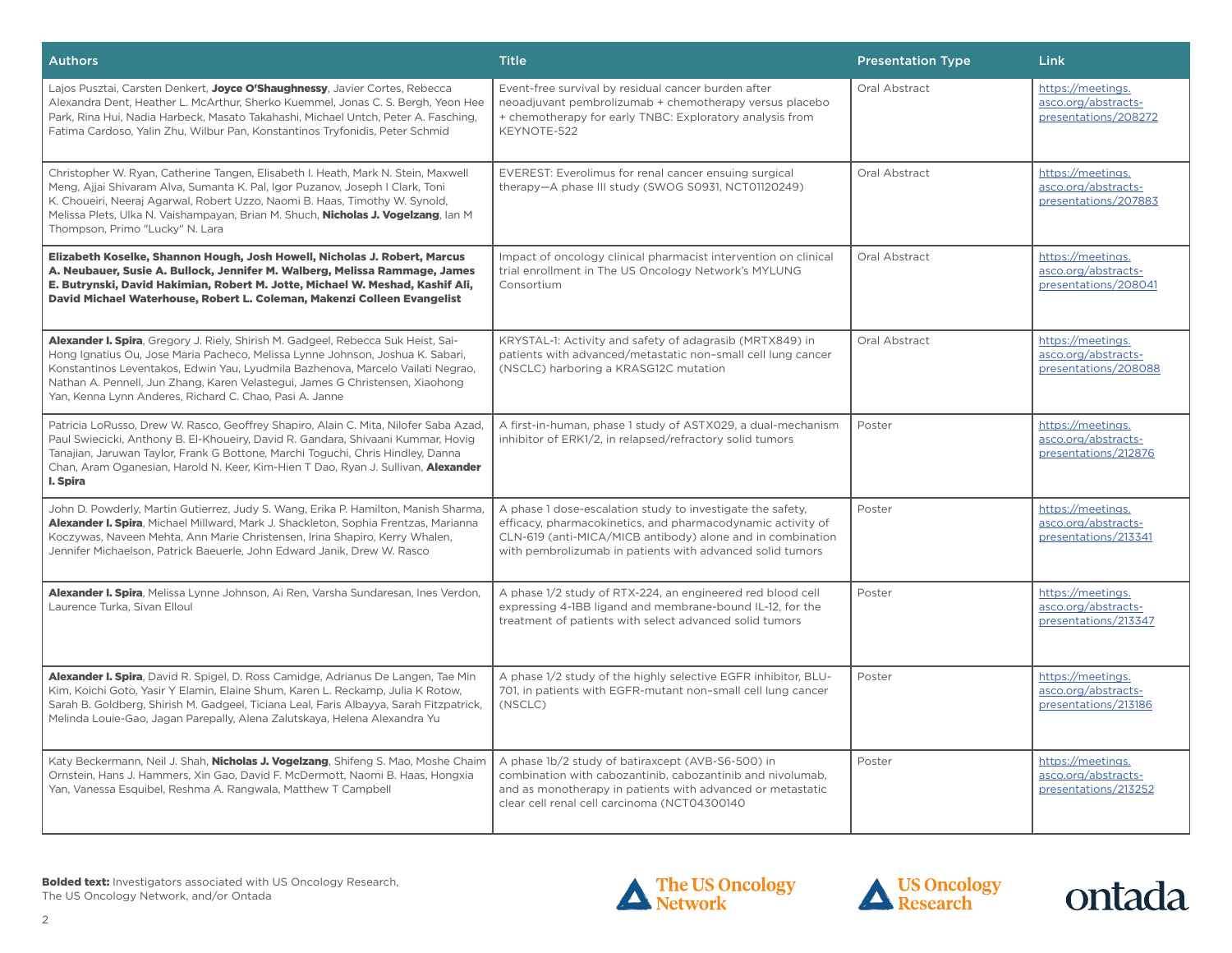| <b>Authors</b>                                                                                                                                                                                                                                                                                                                                               | <b>Title</b>                                                                                                                                                                                                                           | <b>Presentation Type</b> | Link                                                             |
|--------------------------------------------------------------------------------------------------------------------------------------------------------------------------------------------------------------------------------------------------------------------------------------------------------------------------------------------------------------|----------------------------------------------------------------------------------------------------------------------------------------------------------------------------------------------------------------------------------------|--------------------------|------------------------------------------------------------------|
| Ulka N. Vaishampayan, Marianne Keessen, Elisabeth I. Heath, Robert Dreicer, Tomas<br>Buchler, Péter Ferenc Árkosy, Tibor Csoszi, Pawel J. Wiechno, Denis Kholtobin,<br>Evgeny Kopyltsov, Neal D. Shore, Aleander Nosov, Sergey Orlov, Alexey Plekhanov,<br>Maria Smagina, Sergey Varlamov, Nicholas J. Vogelzang                                             | A phase 2 randomized study of oral docetaxel plus ritonavir<br>(ModraDoc006/r) in patients with metastatic castration-<br>resistant prostate cancer (mCRPC)                                                                            | Poster                   | https://meetings.<br>asco.org/abstracts-<br>presentations/208972 |
| Gregory James Gerstner, Suresh S. Ramalingam, Aaron E. Lisberg, Charles Michael<br>Farber, Neil Morganstein, Rachel E. Sanborn, Balazs Halmos, Alexander I. Spira,<br>Ranjan Pathak, Chao Hui Huang, Surya Vangala, Megan Parsi, Cristiane Metran,<br>Andres A. Gutierrez, Jonathan W. Goldman                                                               | A phase 2 study of an off-the-shelf, multi-neoantigen vector<br>(ADXS-503) in patients with metastatic non-small cell lung<br>cancer either progressing on prior pembrolizumab or in the<br>first-line setting                         | Poster                   | https://meetings.<br>asco.org/abstracts-<br>presentations/212925 |
| D. Ross Camidge, Joshua E. Reuss, Alexander I. Spira, Pasi A. Janne, Muneeb<br>Rehman, Jonathan A. Pachter, Gloria Patrick, Louis J. Denis, David R. Spigel                                                                                                                                                                                                  | A phase 2 study of VS-6766 (RAF/MEK clamp) RAMP 202, as a<br>single agent and in combination with defactinib (FAK inhibitor)<br>in recurrent KRAS mutant (mt) and BRAF mt non-small cell<br>lung cancer (NSCLC)                        | Poster                   | https://meetings.<br>asco.org/abstracts-<br>presentations/213449 |
| Jeff Porter Sharman, Miklos Egyed, Wojciech Jurczak, Alan P. Skarbnik, Manali K.<br>Kamdar, Talha Munir, Laura Fogliatto, Yair Herishanu, Versha Banerji, George Follows,<br>Patricia Walker, Karin Karlsson, Paolo Ghia, Ann Janssens, Emmanuelle Ferrant,<br>Veerendra Munugalavadla, Ting Yu, Min Hui Wang, Jennifer Ann Woyach                           | Acalabrutinib ± obinutuzumab versus obinutuzumab +<br>chlorambucil in treatment-naïve chronic lymphocytic leukemia:<br>Five-year follow-up of ELEVATE-TN                                                                               | Poster                   | https://meetings.<br>asco.org/abstracts-<br>presentations/210383 |
| Debra A. Patt, Amila Meera Patel, Kathryn Elizabeth Hudson, Susan Marie Escudier,<br>Holly Books, Sydney Townsend, Arun Bhardwaj, Bhanu Kaushik, Ben Pearson,<br>Christopher Bays, Ethan Basch                                                                                                                                                               | Analyzing patient engagement with digital health tools to<br>facilitate equity across a large statewide community oncology<br>practice                                                                                                 | Poster                   | https://meetings.<br>asco.org/abstracts-<br>presentations/212423 |
| Thomas J. Herzog, Kathleen N. Moore, Panagiotis A. Konstantinopoulos, Lucy<br>Gilbert, John L. Hays, Bradley J. Monk, David M. O'Malley, Jalid Sehouli, Joyce N.<br>Barlin, Julie R. Graham, Monali Desai, MD, Yan Wang, Yangchun Du, Rita P. Dalal,<br><b>Robert L. Coleman</b>                                                                             | ARTISTRY-7: A phase 3, multicenter study of nemvaleukin alfa<br>in combination with pembrolizumab versus chemotherapy<br>in patients (pts) with platinum-resistant epithelial ovarian,<br>fallopian tube, or primary peritoneal cancer | Poster                   | https://meetings.<br>asco.org/abstracts-<br>presentations/213382 |
| Yuqin Song, Jie Jin, Herve Tilly, Huilai Zhang, Junning Cao, Jifeng Feng, Liling<br>Zhang, Shinya Rai, Hideki Goto, Yasuhito Terui, Won Seog Kim, Ho-Jin Shin, Jyh-<br>Pyng Gau, Cheng-Hong Tsai, Jeff Porter Sharman, Lilian Bu, Jamie Hirata, Calvin<br>Lee, Koji Izutsu, Jun Zhu                                                                          | Asia subpopulation analysis from the phase III POLARIX trial                                                                                                                                                                           | Poster                   | https://meetings.<br>asco.org/abstracts-<br>presentations/209952 |
| Chung-Han Lee, Drew W. Rasco, Arpit Rao, Matthew H. Taylor, James J Hsieh,<br>Alvaro Pinto, Nicholas J. Vogelzang, Z. Alexander Cao, Leah Suttner, Andrey<br>Loboda, Amir Vajdi, Raluca Andreia Predoiu, Michael Nebozhyn, Jared Lunceford,<br>Rodolfo F. Perini, Junji Matsui, Yukinori Minoshima, Corina E. Dutcus, Lea Dutta,<br>Robert J. Motzer         | Association between biomarkers and clinical outcomes of<br>lenvatinib + pembrolizumab in advanced renal cell carcinoma<br>(RCC): Results from Study 111/KEYNOTE-146                                                                    | Poster                   | https://meetings.<br>asco.org/abstracts-<br>presentations/205645 |
| D. Ross Camidge, Hye Ryun Kim, Myung-Ju Ahn, James Chih-Hsin Yang, Ji-Youn<br>Han, Maximilian Hochmair, Ki Hyeong Lee, Angelo Delmonte, Rosario Garcia<br>Campelo, Dong-Wan Kim, Frank Griesinger, Enriqueta Felip, Raffaele Califano,<br>Alexander I. Spira, Michael Thomas, Scott N. Gettinger, Marcello Tiseo, Yuyin Liu,<br>Pingkuan Zhang, Sanjay Popat | Association of depth of target lesion response to brigatinib with<br>outcomes in patients with ALK inhibitor-naive ALK+ NSCLC in<br>ALTA-1L                                                                                            | Poster                   | https://meetings.<br>asco.org/abstracts-<br>presentations/212907 |





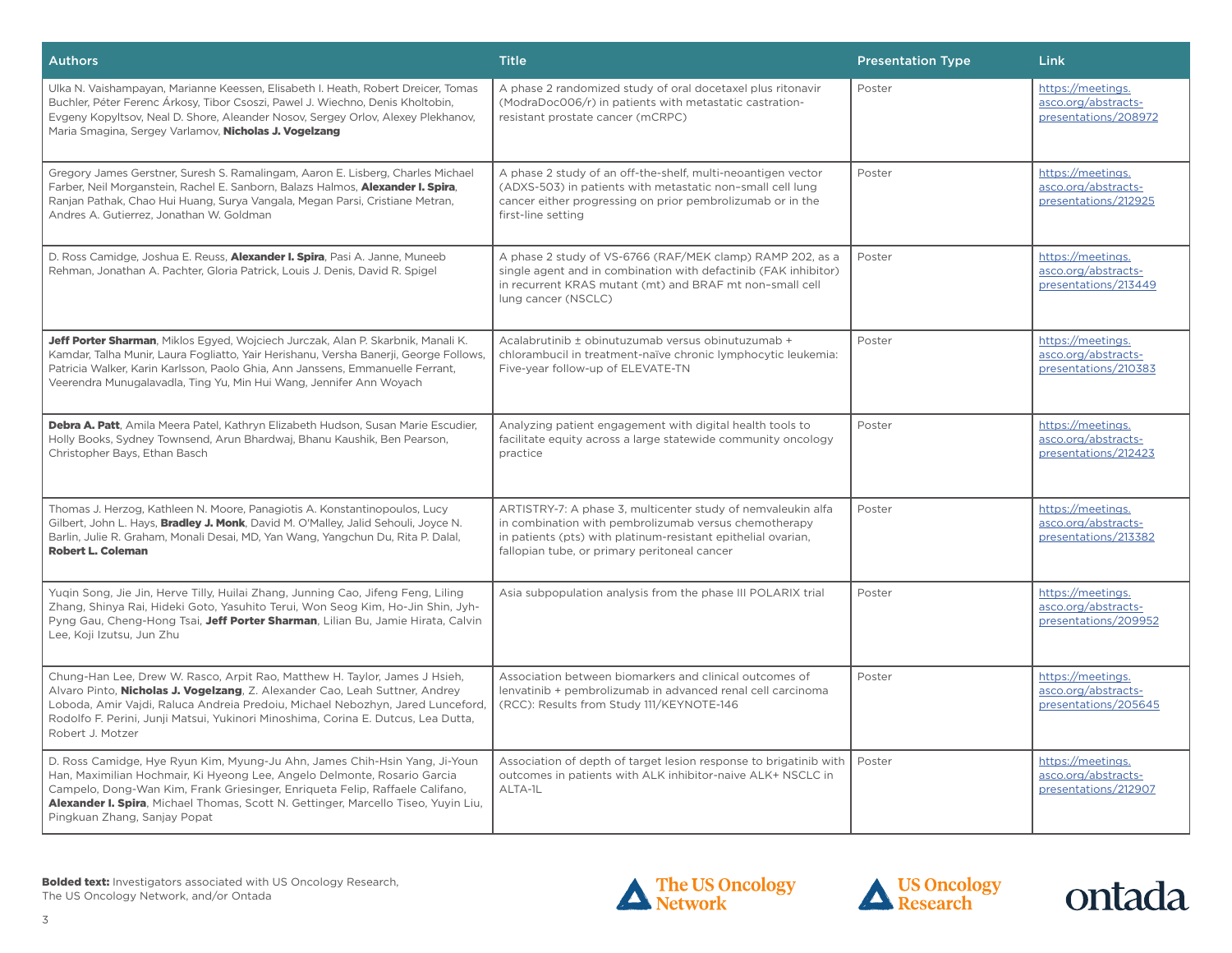| <b>Authors</b>                                                                                                                                                                                                                                                                                                                                                            | <b>Title</b>                                                                                                                                                                                         | <b>Presentation Type</b> | Link                                                             |
|---------------------------------------------------------------------------------------------------------------------------------------------------------------------------------------------------------------------------------------------------------------------------------------------------------------------------------------------------------------------------|------------------------------------------------------------------------------------------------------------------------------------------------------------------------------------------------------|--------------------------|------------------------------------------------------------------|
| Primo "Lucky" N. Lara, Edward Mayerson, Erik Gertz, Catherine Tangen, Amir<br>Goldkorn, Marta Van Loan, Maha H. A. Hussain, Shilpa Gupta, Jingsong Zhang,<br>Mamta Parikh, Przemyslaw Twardowski, David I. Quinn, Nicholas J. Vogelzang,<br>Ian M Thompson, Neeraj Agarwal                                                                                                | Bone biomarkers and overall survival (OS) in men with<br>advanced hormone-sensitive prostate cancer (HSPC): Results<br>from SWOG S1216, a phase III trial of ADT +/- orteronel                       | Poster                   | https://meetings.<br>asco.org/abstracts-<br>presentations/212130 |
| Howard R. Terebelo, James Omel, Lynne I. Wagner, James W. Hardin, Robert<br>M. Rifkin, Sikander Ailawadhi, Brian G. Durie, Mohit Narang, Kathleen Toomey,<br>Cristina J. Gasparetto, Prashant Ramesh Joshi, Edward Yu, E. Dawn Flick,<br>Weiyuan Chung, Hans C. Lee, Rafat Abonour, Sundar Jagannath                                                                      | Characteristics of long-surviving patients with multiple<br>myeloma: Over 12 years of follow-up in the Connect MM<br>Registry                                                                        | Poster                   | https://meetings.<br>asco.org/abstracts-<br>presentations/207936 |
| Priyanka Sharma, Shane Richard Stecklein, Rachel Yoder, Joshua M. Staley,<br>Kelsey Schwensen, Anne O'Dea, Lauren Elizabeth Nye, Manana Elia, Deepti<br>Satelli, Gregory Crane, Rashna Madan, Maura F. O'Neil, Jamie L. Wagner, Kelsey<br>E. Larson, Christa Balanoff, Milind A. Phadnis, Andrew K. Godwin, Roberto<br>Salgado, Qamar J. Khan, Joyce O'Shaughnessy        | Clinical and biomarker results of neoadjuvant phase II study<br>of pembrolizumab and carboplatin plus docetaxel in triple-<br>negative breast cancer (TNBC) (NeoPACT)                                | Poster                   | https://meetings.<br>asco.org/abstracts-<br>presentations/208282 |
| Matei P. Socoteanu, Joyce O'Shaughnessy, Kent Hoskins, Adam Brufsky,<br>Cathy Lynne Graham, Svetislava J. Vukelja, Jamal Ghazi Misleh, Karen L.<br>Tedesco, Rakhshanda Layeequr Rahman, June Lee, Julian Berrocal, Kamal<br>Sharma, Albert Begas, Jennifer Crozier, Ian Grady, Nina D'Abreo, Midas M.<br>Kuilman, Holly Nguyen, Lisa Eileen Blumencranz, M. William Audeh | Clinical implications for patients with discordant oncotype and<br>MammaPrint results                                                                                                                | Poster                   | https://meetings.<br>asco.org/abstracts-<br>presentations/211257 |
| Joyce O'Shaughnessy, Achim Woeckel, Barbara Pistilli, Roberto Hegg, Linda<br>T. Vahdat, Dragica Vuina, Parisa(Fatemeh) Asad ZVK, Timothy W Smith, Julia<br>Kim, Ian Krop                                                                                                                                                                                                  | Clinical outcomes with alpelisib (ALP) plus fulvestrant (FUL)<br>after prior treatment (tx) with FUL in patients (pts) with<br>advanced breast cancer (ABC): A real-world (RW) analysis              | Poster                   | https://meetings.<br>asco.org/abstracts-<br>presentations/210285 |
| Susan M. Dombrowski, Sameer S. Udhane, Gargi D. Basu, David W. Hall, Jess<br>W. Hoag, Fadel S. Alyagoub, Pawan Noel, Szabolcs Szelinger, Min Wang,<br>Audrey A. Ozols, Janine R. LoBello, Snehal Govind Thakkar, Frederick L.<br>Baehner, Joyce O'Shaughnessy                                                                                                             | Comprehensive whole-exome and transcriptome profiling to<br>identify actionable alterations associated with response to<br>PARP inhibitors in breast cancer                                          | Poster                   | https://meetings.<br>asco.org/abstracts-<br>presentations/209935 |
| Abirami Sivapiragasam, Ryan Christopher Denley, Adam Brufsky, Esther<br>Hoogland Rehmus, Joyce O'Shaughnessy, Jennifer A. Crozier, Sami Diab,<br>Julie Barone, Jill Yeager, Priya Menon, Midas M. Kuilman, Lavanya Samraj, Lisa<br>Eileen Blumencranz, M. William Audeh                                                                                                   | Defining transcriptomic profiles of early-stage mucinous breast<br>cancers: A FLEX sub study                                                                                                         | Poster                   | https://meetings.<br>asco.org/abstracts-<br>presentations/210662 |
| Robert L. Coleman, Amit M. Oza, Domenica Lorusso, Carol Aghajanian, Ana<br>Oaknin, Andrew Dean, Nicoletta Colombo, Johanne I Weberpals, Andrew R.<br>Clamp, Giovanni Scambia, Alexandra Leary, Robert W. Holloway, Margarita<br>Amenedo Gancedo, Peter C.C. Fong, Jeffrey C. Goh, David M. O'Malley, Sandra<br>M. Goble, Lara Maloney, Jonathan A. Ledermann              | Efficacy and safety of rucaparib maintenance treatment in<br>patients from ARIEL3 with platinum-sensitive, recurrent ovarian<br>carcinoma not associated with homologous recombination<br>deficiency | Poster                   | https://meetings.<br>asco.org/abstracts-<br>presentations/207622 |
| Sudhir Manda, Bertrand Marquess Anz, Christopher Benton, E. Randolph Broun,<br>Habte Aragaw Yimer, Jason M. Melear, Jose C. Cruz, Suzanne Fanning, Jeff<br>Porter Sharman, Kingston Kang, Anders Svensson, Madhavi Pai, George F. Geils,<br>John Scott Renshaw, William Bruce Donnellan                                                                                   | Efficacy and safety of venetoclax in combination with<br>azacitidine or decitabine in an outpatient setting in patients<br>with untreated acute myeloid leukemia                                     | Poster                   | https://meetings.<br>asco.org/abstracts-<br>presentations/208220 |





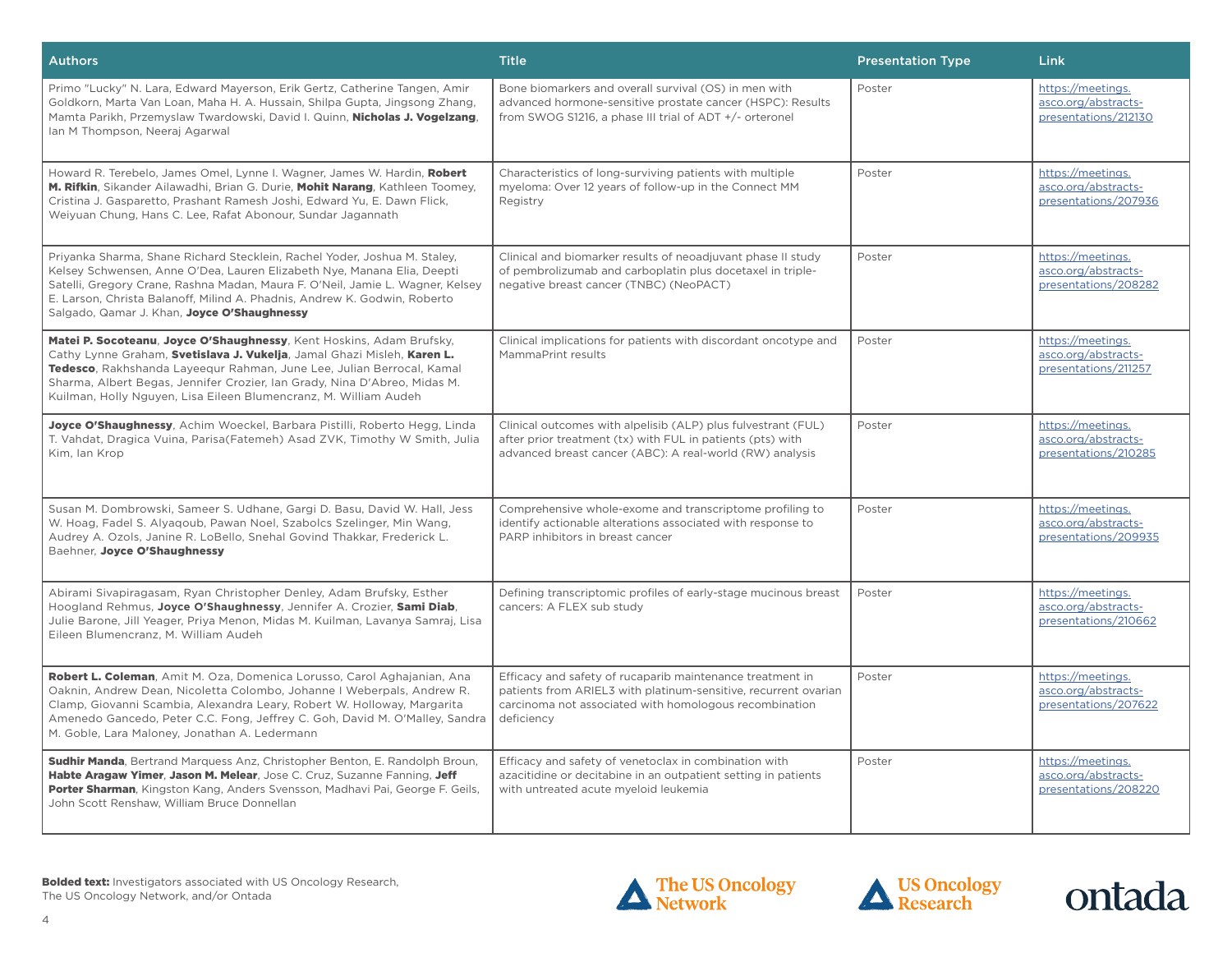| <b>Authors</b>                                                                                                                                                                                                                                                                                                                                                                                    | <b>Title</b>                                                                                                                                                                                                                                                                                                                                                                 | <b>Presentation Type</b> | <b>Link</b>                                                      |
|---------------------------------------------------------------------------------------------------------------------------------------------------------------------------------------------------------------------------------------------------------------------------------------------------------------------------------------------------------------------------------------------------|------------------------------------------------------------------------------------------------------------------------------------------------------------------------------------------------------------------------------------------------------------------------------------------------------------------------------------------------------------------------------|--------------------------|------------------------------------------------------------------|
| Abhishek Tripathi, Yu-Hui Chen, David Frazier Jarrard, Noah M. Hahn,<br>Jorge A. Garcia, Robert Dreicer, Glenn Liu, Maha H. A. Hussain, Daniel H.<br>Shevrin, Matthew M. Cooney, Mario A. Eisenberger, Manish Kohli, Elizabeth<br>R. Plimack, Nicholas J. Vogelzang, Joel Picus, Michael Anthony Carducci,<br>Robert S. DiPaola, Christopher Sweeney                                              | Eight-year survival rates by baseline prognostic groups<br>in patients with metastatic hormone-sensitive prostate<br>cancer (mHSPC): An analysis from the ECOG-ACRIN 3805<br>(CHAARTED) trial                                                                                                                                                                                | Poster                   | https://meetings.<br>asco.org/abstracts-<br>presentations/211791 |
| Susana N. Banerjee, Bradley J. Monk, Els Van Nieuwenhuysen, Kathleen N.<br>Moore, Ana Oaknin, Michel Fabbro, Nicoletta Colombo, David M. O'Malley,<br>Robert L. Coleman, Amit M. Oza, Jonathan A. Pachter, Gloria Patrick, Louis<br>J. Denis, Lorna Leonard, Rachel N. Grisham                                                                                                                    | ENGOT-ov60/GOG-3052/RAMP 201: A phase 2 study of<br>VS-6766 (RAF/MEK clamp) alone and in combination with<br>defactinib (FAK inhibitor) in recurrent low-grade serous ovarian<br>cancer (LGSOC)                                                                                                                                                                              | Poster                   | https://meetings.<br>asco.org/abstracts-<br>presentations/213514 |
| Nicoletta Colombo, Robert L. Coleman, Xiaohua Wu, Fatih Köse, Robert<br>Michael Wenham, Alexandra Sebastianelli, Kosei Hasegawa, Emese Zsiros,<br>Thibault De La Motte Rouge, Mariusz Bidziński, Iain A. McNeish, Jalid Sehouli,<br>Jacob Korach, Philip R. Debruyne, Jae-Weon Kim, Andréia C. de Melo, Xuan<br>Peng, Agata M. Bogusz, Karin Sayuri Yamada, Bradley J. Monk                       | ENGOT-ov65/KEYNOTE-B96: Phase 3, randomized, double-<br>blind study of pembrolizumab versus placebo plus paclitaxel<br>with optional bevacizumab for platinum-resistant recurrent<br>ovarian cancer                                                                                                                                                                          | Poster                   | https://meetings.<br>asco.org/abstracts-<br>presentations/213378 |
| William John Gradishar, Azeez Farooki, Karthik Giridhar, Heather Moore.<br>Abigail Johnston, Michelle Kristine Miller, Craig Wang, Albert Reising, Joyce<br>O'Shaughnessy                                                                                                                                                                                                                         | EPIK-B4: A phase 2, randomized study of metformin (MET)<br>extended release (XR) +/- dapagliflozin (DAPA) to prevent<br>hyperglycemia (HG) in patients (pts) with hormone receptor-<br>positive (HR+), human epidermal growth factor receptor<br>2-negative (HER2-), PIK3CA-mutated (mut) advanced breast<br>cancer (ABC) treated with alpelisib (ALP) and fulvestrant (FUL) | Poster                   | https://meetings.<br>asco.org/abstracts-<br>presentations/213364 |
| Cesar Augusto Perez, Jason Timothy Henry, Andreas Varkaris, Vivek Subbiah,<br>Alexander I. Spira, Oleg Schmidt, Jinshan Shen, Wei Guo, Tamieka Hunter, Kai<br>Yu Jen, Mahesh Padval, Djuro Karanovic, Beni B. Wolf, Erika P. Hamilton                                                                                                                                                             | First-in-human global multi-center study of RLY-2608, a pan-<br>mutant and isoform-selective PI3Ka inhibitor, as a single agent<br>in patients with advanced solid tumors and in combination with<br>fulvestrant in patients with advanced breast cancer                                                                                                                     | Poster                   | https://meetings.<br>asco.org/abstracts-<br>presentations/213205 |
| Cynthia X. Ma, Pat W. Whitworth, Svetislava J. Vukelja, Carl R. Gray, Sami Diab,<br>Jennifer Crozier, Julian Berrocal, Mehran Habibi, Adam Brufsky, Robert Maganini,<br>Gordan Srkalovic, Manojkumar Bupathi, Trevor Feinstein, Joyce O'Shaughnessy,<br>Julie Barone, Esther Hoogland Rehmus, Laura A. Lee, Holly Nguyen, Lisa Eileen<br>Blumencranz. M. William Audeh                            | FLEX, the 30,000 breast cancer transcriptome project: A<br>platform for early breast cancer research using full-genome<br>arrays paired with clinical data                                                                                                                                                                                                                   | Poster                   | https://meetings.<br>asco.org/abstracts-<br>presentations/213097 |
| Benoit You, Christopher Purdy, Elizabeth M. Swisher, Michael A. Bookman, Gini F.<br>Fleming, Robert L. Coleman, Leslie M. Randall, Krishnansu Sujata Tewari, Bradley<br>J. Monk, Robert S. Mannel, Joan L. Walker, Fabio Cappuccini, Larry J. Copeland,<br>Mahvish Muzaffar, David Gardner Mutch, Andrea Elisabeth Wahner Hendrickson,<br>Lainie P. Martin, Olivier Colomban, Robert Allen Burger | Identification of patients with ovarian cancer who are<br>experiencing the highest benefit from bevacizumab in first-line<br>setting based on their tumor intrinsic chemosensitivity (KELIM):<br>GOG-0218 validation study                                                                                                                                                   | Poster                   | https://meetings.<br>asco.org/abstracts-<br>presentations/207633 |
| Luciana Molinero, Xiangnan Guan, Regula Deurloo, Yosi Gozlan, Hila Sharim,<br>Leisha A. Emens, David A. Cameron, Peter Schmid, David Miles, Sylvia Adams,<br>Stephen Y. Chui, Sanjeev Mariathasan, Joyce O'Shaughnessy, Fabrice Andre,<br>Sherene Loi                                                                                                                                             | Impact of steroid premedication on atezolizumab (atezo)-<br>induced immune cell activation: A comparative analysis of<br>IMpassion130 and IMpassion131 peripheral blood mononuclear<br>cells (PBMCs)                                                                                                                                                                         | Poster                   | https://meetings.<br>asco.org/abstracts-<br>presentations/210377 |





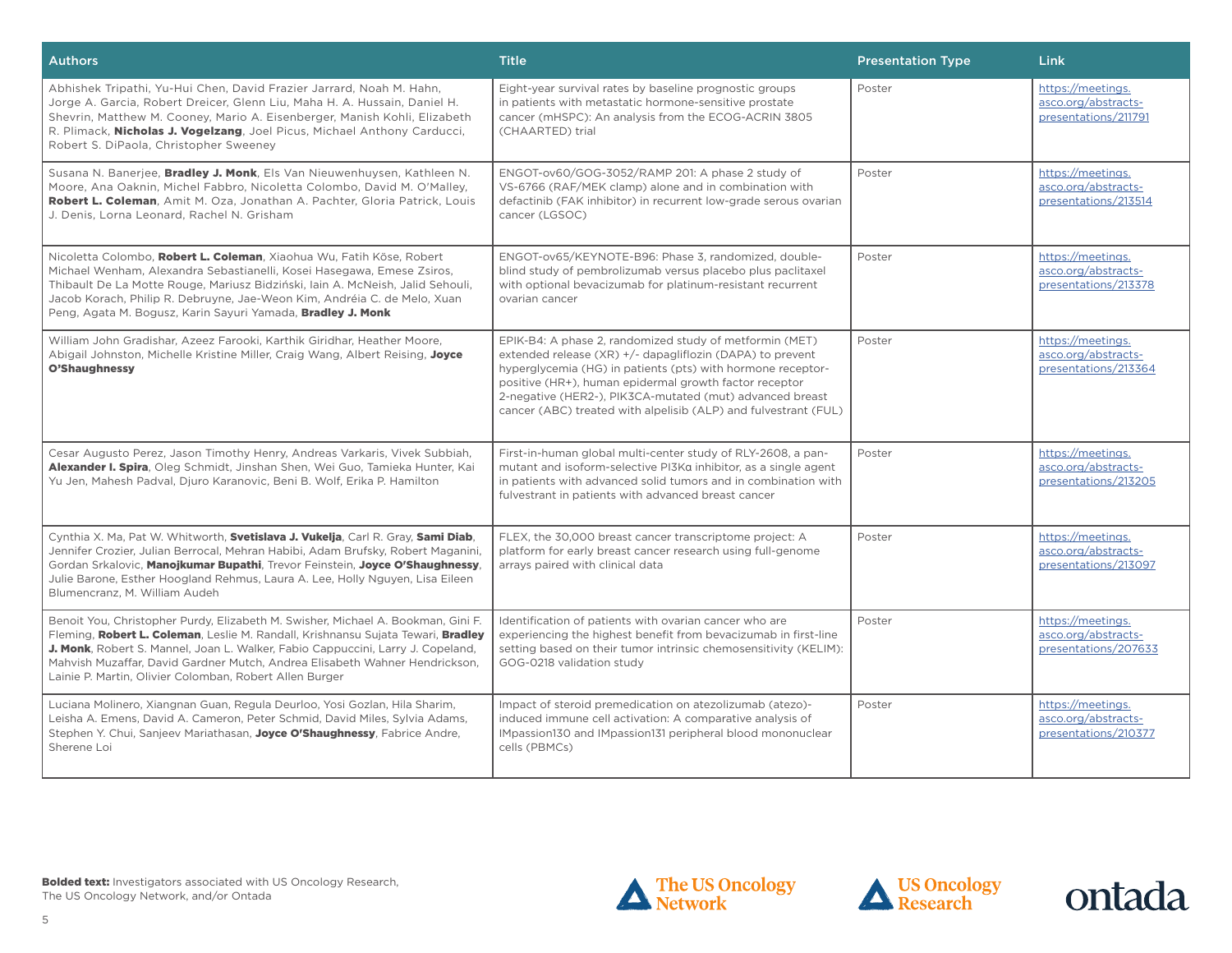| <b>Authors</b>                                                                                                                                                                                                                                                                                                                                                                             | <b>Title</b>                                                                                                                                                                                                                                                                             | <b>Presentation Type</b> | Link                                                             |
|--------------------------------------------------------------------------------------------------------------------------------------------------------------------------------------------------------------------------------------------------------------------------------------------------------------------------------------------------------------------------------------------|------------------------------------------------------------------------------------------------------------------------------------------------------------------------------------------------------------------------------------------------------------------------------------------|--------------------------|------------------------------------------------------------------|
| Kathleen N. Moore, Domenica Lorusso, Ana Oaknin, Amit M. Oza, Nicoletta<br>Colombo, Toon Van Gorp, David M. O'Malley, Susana N. Banerjee, Conleth G.<br>Murphy, Philipp Harter, Gottfried E. Konecny, Patricia Pautier, Michael W. Method,<br>Jiuzhou Wang, Michael J. Birrer, Robert L. Coleman, Ursula A. Matulonis                                                                      | Integrated safety summary of single-agent mirvetuximab<br>soravtansine in patients with folate receptor a (FRa)-positive<br>recurrent ovarian cancer: Phase 1 and 3 clinical trials                                                                                                      | Poster                   | https://meetings.<br>asco.org/abstracts-<br>presentations/207693 |
| Maureen Thompson, Len Grenier, Catarina Alvarez, Gary Poon, Jason M. Melear                                                                                                                                                                                                                                                                                                                | Interface software can markedly reduce time and improve<br>accuracy for clinical trial data transfer from EMR to EDC:<br>The results of two measure of work time studies comparing<br>commercially available clinical data transfer software to current<br>practice manual data transfer | Poster                   | https://meetings.<br>asco.org/abstracts-<br>presentations/212372 |
| Brian I. Rini, Sumanta K. Pal, Bernard Escudier, Michael B. Atkins, David F.<br>McDermott, Elena Verzoni, Camillo Porta, Vijay Kasturi, Thomas E. Hutson                                                                                                                                                                                                                                   | Maturation of overall survival (OS) in TIVO-3 with long-term<br>follow-up                                                                                                                                                                                                                | Poster                   | https://meetings.<br>asco.org/abstracts-<br>presentations/209570 |
| Ursula A. Matulonis, Ana Oaknin, Sandro Pignata, Hannelore Denys, Nicoletta<br>Colombo, Toon Van Gorp, Jason A. Konner, Marga Romeo, Philipp Harter,<br>Conleth G. Murphy, Jiuzhou Wang, Michael W. Method, Brooke Esteves, Robert<br>L. Coleman, Domenica Lorusso                                                                                                                         | Mirvetuximab soravtansine (MIRV) in patients with platinum-<br>resistant ovarian cancer with high folate receptor alpha (FRa)<br>expression: Characterization of antitumor activity in the<br>SORAYA study                                                                               | Poster                   | https://meetings.<br>asco.org/abstracts-<br>presentations/206858 |
| Leslie M. Randall, David M. O'Malley, Bradley J. Monk, Robert L. Coleman,<br>Stephanie Gaillard, Sarah F. Adams, Linda R. Duska, Fabio Cappuccini, Heather<br>Dalton, Robert W. Holloway, Marilyn Huang, Hye Sook Chon, Noelle Gillette<br>Cloven, Adam ElNaggar, Roisin Eilish O'Cearbhaill, Steven E. Waggoner, Zebin<br>Wang, Eric Zhi, Vivek Samnotra, Panagiotis A. Konstantinopoulos | MOONSTONE/GOG-3032: Interim analysis of a phase 2 study of<br>niraparib + dostarlimab in patients (pts) with platinum-resistant<br>ovarian cancer (PROC)                                                                                                                                 | Poster                   | https://meetings.<br>asco.org/abstracts-<br>presentations/207750 |
| Ronan Joseph Kelly, Vincent K. Lam, Scott Paulson, Natalie Settele,<br>Oghenevovwero Sido, Valsamo Anagnostou, Moses S. Raj, Ali Hussainy Zaidi                                                                                                                                                                                                                                            | Multicenter phase II study of abemaciclib and ramucirumab in<br>metastatic esophageal/gastroesophageal junction carcinoma                                                                                                                                                                | Poster                   | https://meetings.<br>asco.org/abstracts-<br>presentations/213269 |
| Meredith McKean, Anthony W. Tolcher, James Andrew Reeves, Bartosz<br>Chmielowski, Montaser F. Shaheen, Joseph Thaddeus Beck, Marlana M. Orloff,<br>Neeta Somaiah, Brian Andrew Van Tine, Joseph J. Drabick, Alexander I. Spira,<br>Kenneth O'Byrne, Christos Stelios Karapetis, Steven A. Foresto, Sujana Movva,<br>Jose Martinez, Mingyu Li, Robert Winkler, Dajun Yang, Yifan Zhai       | Newly updated activity results of alrizomadlin (APG-115), a<br>novel MDM2/p53 inhibitor, plus pembrolizumab: Phase 2 study<br>in adults and children with various solid tumors                                                                                                           | Poster                   | https://meetings.<br>asco.org/abstracts-<br>presentations/208992 |
| Helena Alexandra Yu, Daniel Shao-Weng Tan, Egbert F. Smit, Alexander I. Spira,<br>Ross A. Soo, Danny Nguyen, James Chih-Hsin Yang, Vamsidhar Velcheti, John M.<br>Wrangle, Mark A. Socinski, Marianna Koczywas, David Witter, Asher Page, Leigh<br>Zawel, John Edward Janik, Zofia Piotrowska, Victor Ho-Fun Lee                                                                           | Phase (Ph) 1/2a study of CLN-081 in patients (pts) with NSCLC<br>with EGFR exon 20 insertion mutations (Ins20)                                                                                                                                                                           | Poster                   | https://meetings.<br>asco.org/abstracts-<br>presentations/208973 |
| Sangeetha M. Reddy, Meredith Carter, Isaac Chan, Melanie Hullings, Nisha Unni,<br>Jessica Medina, Shahbano Shakeel, Susan Armstrong, Lakeisha Cade, Farjana<br>J. Fattah, Chul Ahn, Yisheng V. Fang, Nan Chen, Heather L. McArthur, Nicole<br>Sinclair, Michael Jay Yellin, Joyce O'Shaughnessy, Rita Nanda, Suzanne D.<br>Conzen, Carlos L. Arteaga                                       | Phase 1 pilot study with dose expansion of chemotherapy in<br>combination with CD40 agonist and Flt3 ligand in metastatic<br>triple-negative breast cancer                                                                                                                               | Poster                   | https://meetings.<br>asco.org/abstracts-<br>presentations/213259 |





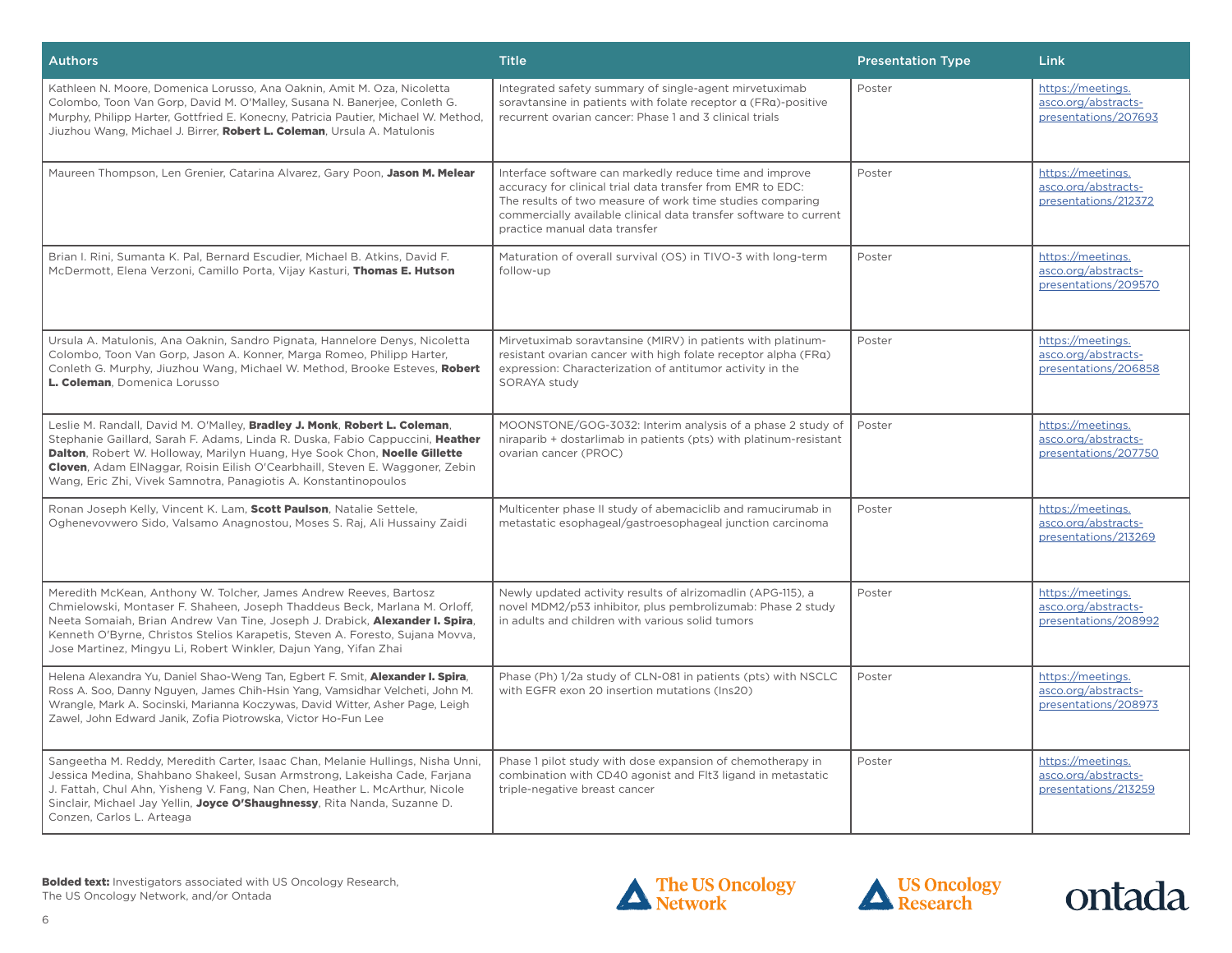| <b>Authors</b>                                                                                                                                                                                                                                                                                                         | <b>Title</b>                                                                                                                                                                                                                                                                                                                                 | <b>Presentation Type</b> | <b>Link</b>                                                      |
|------------------------------------------------------------------------------------------------------------------------------------------------------------------------------------------------------------------------------------------------------------------------------------------------------------------------|----------------------------------------------------------------------------------------------------------------------------------------------------------------------------------------------------------------------------------------------------------------------------------------------------------------------------------------------|--------------------------|------------------------------------------------------------------|
| Alexander I. Spira, Helena Alexandra Yu, Lova Sun, Danny Nguyen, Paul<br>Pearson, Jennifer Shim-Lopez, Diana Felice Hausman, Xiuning Le                                                                                                                                                                                | Phase 1/2 study of BLU-451, a central nervous system (CNS)<br>penetrant, small molecule inhibitor of EGFR, in incurable<br>advanced cancers with EGFR exon 20 insertion (ex20ins)<br>mutations                                                                                                                                               | Poster                   | https://meetings.<br>asco.org/abstracts-<br>presentations/213279 |
| Jane Lowe Meisel, Timothy J. Pluard, Shaveta Vinayak, Erica Michelle Stringer-<br>Reasor, Ursa Brown-Glaberman, Patrick Michael Dillon, Reva K Basho, Ramya<br>Varadarajan, Joyce O'Shaughnessy, Hyo S. Han, Rajni Sinha, Jenny R. Fox,<br>Rafael Villanueva, Lin Chi Chen, Sheng Wu, Hong Li, Sinhan Tran, Luis Manso | Phase 1b/2 study of ladiratuzumab vedotin (LV) in combination<br>with pembrolizumab for first-line treatment of triple-negative<br>breast cancer (SGNLVA-002, trial in progress)                                                                                                                                                             | Poster                   | https://meetings.<br>asco.org/abstracts-<br>presentations/213265 |
| Ulka N. Vaishampayan, Marianne Keessen, Neal D. Shore, Elisabeth I. Heath,<br>Robert Dreicer, Tomas Buchler, Péter Ferenc Árkosy, Tibor Csoszi, Pawel J.<br>Wiechno, Evgeny Kopyltsov, Denis Kholtobin, Sergey Orlov, Aleander Nosov,<br>Sergey Varlamov, Nicholas J. Vogelzang                                        | Phase 2 randomized trial of ModraDoc006/r, oral docetaxel plus<br>ritonavir, versus intravenous docetaxel in metastatic castration<br>resistant prostate cancer (mCRPC)                                                                                                                                                                      | Poster                   | https://meetings.<br>asco.org/abstracts-<br>presentations/205488 |
| J. Randolph Hecht, Ardaman Shergill, Mark Gregory Goldstein, Bruno Fang, May<br>Thet Cho, Heinz-Josef Lenz, Lyudmyla Derby Berim, Paul Eliezer Oberstein,<br>Rachael A Safyan, Vivek Sawhney, Heloisa P. Soares, David R. Spigel, Alexander I.<br>Spira, Andrew R. Ferguson, Brian Chauder, Alexander Starodub         | Phase 2/3, randomized, open-label study of an individualized<br>neoantigen vaccine (self-amplifying mRNA and adenoviral<br>vectors) plus immune checkpoint blockade as maintenance for<br>patients with newly diagnosed metastatic colorectal cancer<br>(GRANITE)                                                                            | Poster                   | https://meetings.<br>asco.org/abstracts-<br>presentations/213488 |
| Elgene Lim, Adam Brufsky, Hope S. Rugo, Charles L. Vogel, Joyce<br>O'Shaughnessy, Robert H. Getzenberg, K. Gary Barnette, Domingo Rodriguez,<br>Gary Bird, Mitchell S. Steiner, Hannah M. Linden                                                                                                                       | Phase 3 ENABLAR-2 study to evaluate enobosarm and<br>abemaciclib combination compared to estrogen-blocking agent<br>for the second-line treatment of AR+, ER+, HER2- metastatic<br>breast cancer in patients who previously received palbociclib<br>and estrogen-blocking agent combination therapy                                          | Poster                   | https://meetings.<br>asco.org/abstracts-<br>presentations/213217 |
| Alexander I. Spira, Aung Naing, Hani M. Babiker, Mitesh J. Borad, Elena Garralda,<br>Konstantinos Leventakos, Peter John Oppelt, Desamparados Roda, Jon<br>Zugazagoitia, Christos Hatzis, Jinping Gan, Andreas Raue, Francisco Adrian,<br>Margaret Chen, Anthony B. El-Khoueiry                                        | Phase I study of HFB200301, a first-in-class TNFR2 agonist<br>monoclonal antibody in patients with solid tumors selected via<br>Drug Intelligent Science (DIS)                                                                                                                                                                               | Poster                   | https://meetings.<br>asco.org/abstracts-<br>presentations/213133 |
| Nicholas J. Robert, Liwei Chen, Janet L. Espirito, Mandar Karhade, Makenzi<br>Colleen Evangelist, Marcus A. Neubauer, Susie A. Bullock, Jennifer M. Walberg,<br><b>Robert L. Coleman</b>                                                                                                                               | Predictors of biomarker testing among patients (pts) with<br>metastatic non-small cell lung cancer (mNSCLC)                                                                                                                                                                                                                                  | Poster                   | https://meetings.<br>asco.org/abstracts-<br>presentations/212846 |
| Hope S. Rugo, Joyce O'Shaughnessy, Komal L. Jhaveri, Sara M. Tolaney, Fatima<br>Cardoso, Aditya Bardia, Vikalp Kumar Maheshwari, Sandeep Tripathi, Purnima<br>Pathak, Sina Haftchenary, Peter A. Fasching                                                                                                              | Quality of life (QOL) with ribociclib (RIB) plus aromatase<br>inhibitor (AI) versus abemaciclib (ABE) plus AI as first-line (1L)<br>treatment (tx) of hormone receptor-positive/human epidermal<br>growth factor receptor-negative (HR+/HER2-) advanced<br>breast cancer (ABC), assessed via matching-adjusted indirect<br>comparison (MAIC) | Poster                   | https://meetings.<br>asco.org/abstracts-<br>presentations/208059 |





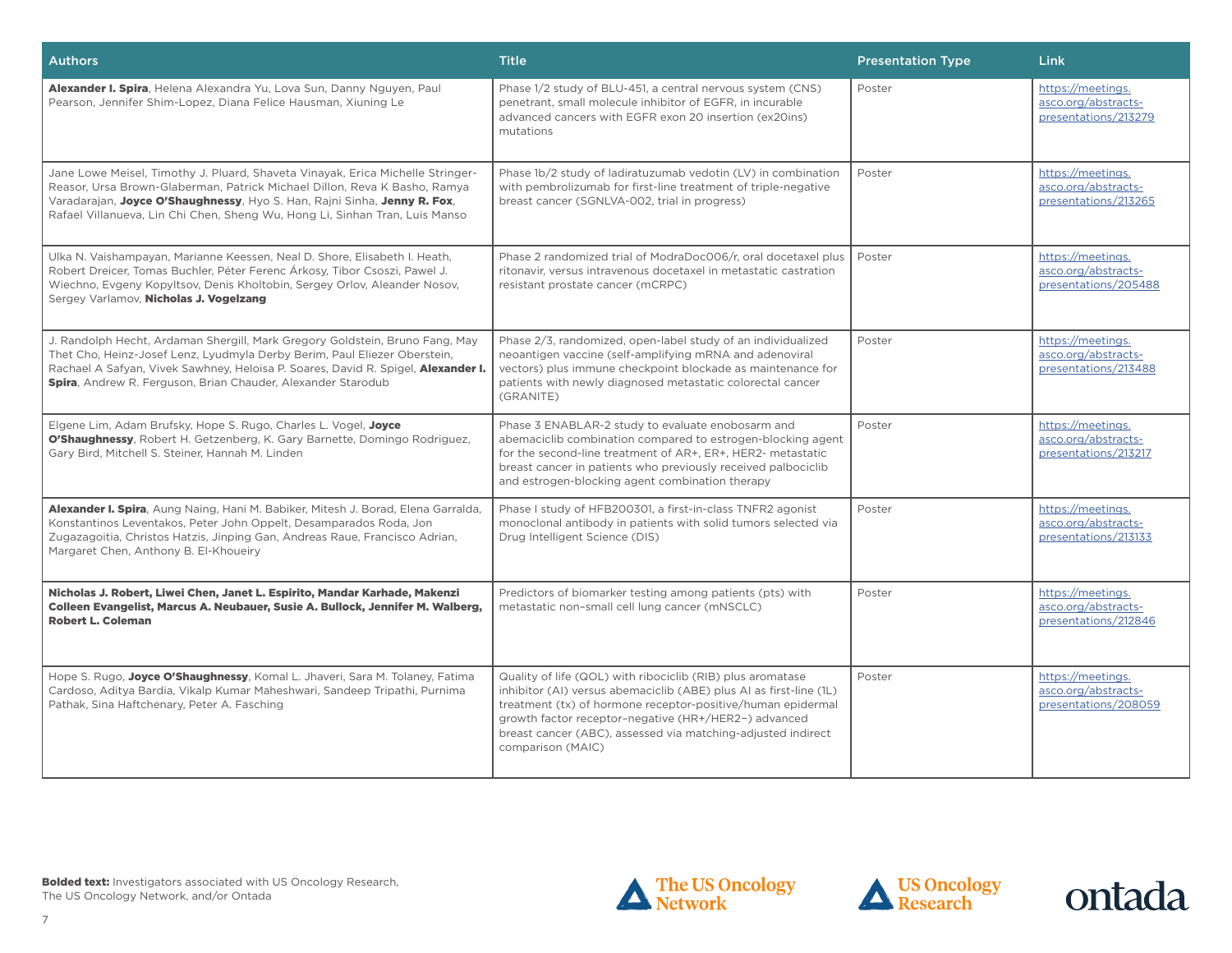| <b>Authors</b>                                                                                                                                                                                                                                                                                                                        | <b>Title</b>                                                                                                                                                                                                                                                                                                                                    | <b>Presentation Type</b> | Link                                                             |
|---------------------------------------------------------------------------------------------------------------------------------------------------------------------------------------------------------------------------------------------------------------------------------------------------------------------------------------|-------------------------------------------------------------------------------------------------------------------------------------------------------------------------------------------------------------------------------------------------------------------------------------------------------------------------------------------------|--------------------------|------------------------------------------------------------------|
| Neil J. Shah, Sneha Sura, Reshma Shinde, Junxin Shi, Rodolfo F. Perini, Singhal<br>Puneet, Nicholas J. Robert, Nicholas J. Vogelzang, Robert J. Motzer                                                                                                                                                                                | Real-world assessment of changing treatment patterns and<br>sequence for patients with metastatic renal cell carcinoma<br>(mRCC) in the first-line (1L) setting                                                                                                                                                                                 | Poster                   | https://meetings.<br>asco.org/abstracts-<br>presentations/205591 |
| Neil J. Shah, Sneha Sura, Reshma Shinde, Junxin Shi, Rodolfo F. Perini, Singhal<br>Puneet, Nicholas J. Robert, Nicholas J. Vogelzang, Robert J. Motzer                                                                                                                                                                                | Real-world clinical outcomes of patients (pts) with metastatic<br>renal cell carcinoma (mRCC) in current immune-oncology (IO)<br>and tyrosine kinase inhibitors (TKIs) era                                                                                                                                                                      | Poster                   | https://meetings.<br>asco.org/abstracts-<br>presentations/205586 |
| Alexander Olawaiye, Bradley J. Monk, Thomas J. Herzog, Larry J. Copeland,<br>Robert L. Coleman, Kathleen N. Moore, Leslie M. Randall, Brian M. Slomovitz,<br>David M. O'Malley, Ramez Nassef Eskander, Bhavana Pothuri, Toon Van Gorp,<br>Sandro Pignata, Shibani Nicum, Iulia Cristina Tudor, Dorothy D. Nguyen,<br>Domenica Lorusso | ROSELLA: A phase 3 study of relacorilant in combination<br>with nab-paclitaxel versus investigator's choice in advanced,<br>platinum-resistant, high-grade epithelial ovarian, primary<br>peritoneal, or fallopian-tube cancer                                                                                                                  | Poster                   | https://meetings.<br>asco.org/abstracts-<br>presentations/213443 |
| Aditya Bardia, Sara M. Tolaney, Delphine Loirat, Kevin Punie, Mafalda<br>Oliveira, Hope S. Rugo, Adam Brufsky, Kevin Kalinsky, Javier Cortes, Joyce<br>O'Shaughnessy, Veronique C Dieras, Lisa A. Carey, Luca Gianni, Martine J.<br>Piccart-Gebhart, Sibylle Loibl, Yanni Zhu, See-Chun Phan, Sara A. Hurvitz                         | Sacituzumab govitecan (SG) versus treatment of physician's<br>choice (TPC) in patients (pts) with previously treated,<br>metastatic triple-negative breast cancer (mTNBC): Final results<br>from the phase 3 ASCENT study                                                                                                                       | Poster                   | https://meetings.<br>asco.org/abstracts-<br>presentations/209178 |
| Rashmi Chugh, Judy S. Wang, Anthony J. Olszanski, Breelyn A. Wilky, Paul<br>Algate, Leah Plato, <b>Alexander I. Spira</b> , Borys Korchin, Jelle W. Kylstra                                                                                                                                                                           | Safety of dual checkpoint-blockade with PSB205, an anti-PD-1/<br>CTLA4 monoclonal antibody combination, manufactured and<br>dispensed as a single product: A phase 1 study                                                                                                                                                                      | Poster                   | https://meetings.<br>asco.org/abstracts-<br>presentations/209928 |
| Kyrillus Samaan Shohdy, Dario Martin Villamar, Yen Cao, Janson Trieu, Kristin<br>Sedgwick Price, Rebecca Nagy, Scott T. Tagawa, Ana M. Molina, Cora N.<br>Sternberg, David M. Nanus, Petros Grivas, Guru P. Sonpavde, Juan Miguel<br>Mosquera, Olivier Elemento, Nicholas J. Vogelzang, Bishoy Morris Faltas                          | Serial ctDNA evaluation to predict clinical progression in<br>patients with advanced urothelial carcinoma                                                                                                                                                                                                                                       | Poster                   | https://meetings.<br>asco.org/abstracts-<br>presentations/205841 |
| R. Wendel Naumann, Lainie P. Martin, Ana Oaknin, Alexander I. Spira, Erika P.<br>Hamilton, Russell J. Schilder, Lin Lu, Jason Kuriakose, Craig Jerome Berman,<br>Arturo Molina                                                                                                                                                        | STRO-002-GM2: A phase 1, open-label, safety, pharmacokinetic,<br>and preliminary efficacy study of STRO-002, an anti-folate<br>receptor alpha (FolRg) antibody-drug conjugate (ADC), in<br>combination with bevacizumab in patients with advanced<br>epithelial ovarian cancer (EOC, including fallopian tube or<br>primary peritoneal cancers) | Poster                   | https://meetings.<br>asco.org/abstracts-<br>presentations/213253 |
| Sujana Movva, Alexander I. Spira, Erika P. Hamilton, Judy S. Wang, Allen Lee<br>Cohn, James F. Strauss, Silvia Stacchiotti, Chris Tucci, John Kauh, Shivani Nanda,<br>Marek K. Kania, Shreyaskumar Patel                                                                                                                              | Surufatinib in U.S. patients with soft tissue sarcoma                                                                                                                                                                                                                                                                                           | Poster                   | https://meetings.<br>asco.org/abstracts-<br>presentations/210479 |





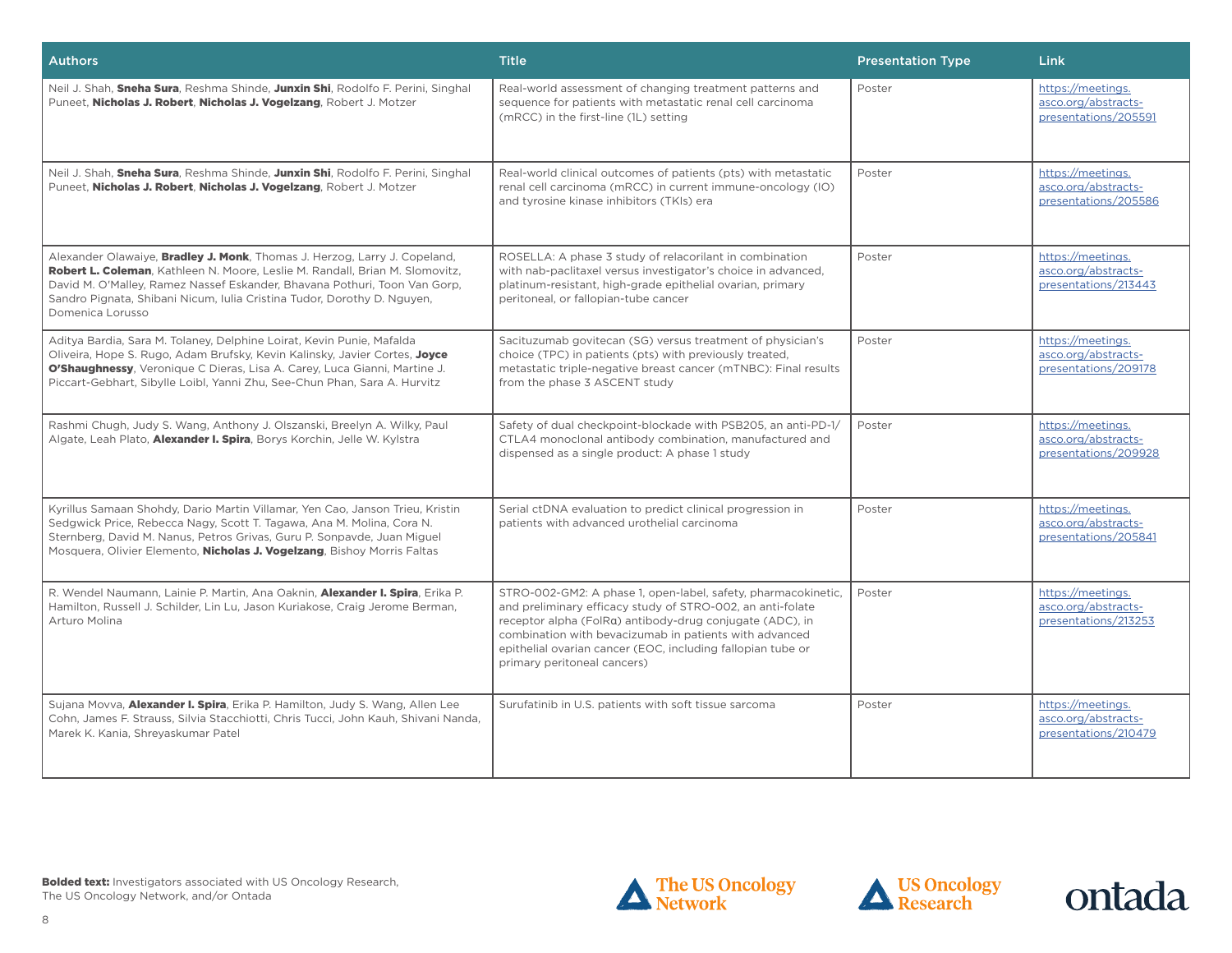| <b>Authors</b>                                                                                                                                                                                                                                                                                                                                                                         | <b>Title</b>                                                                                                                                                                                                                                                        | <b>Presentation Type</b> | Link                                                             |
|----------------------------------------------------------------------------------------------------------------------------------------------------------------------------------------------------------------------------------------------------------------------------------------------------------------------------------------------------------------------------------------|---------------------------------------------------------------------------------------------------------------------------------------------------------------------------------------------------------------------------------------------------------------------|--------------------------|------------------------------------------------------------------|
| Robert L. Coleman, Qin Shen, Scott Goulden, Cara Amanda Mathews, Matthias<br>Hunger, Ankit Pahwa, Rene Schade                                                                                                                                                                                                                                                                          | Survival outcomes for dostarlimab and real-world (RW)<br>treatment (tx) paradigms in post-platinum patients (pts)<br>with advanced/recurrent (A/R) endometrial cancer (EC): The<br>GARNET trial versus an external control arm from the Flatiron<br>Health database | Poster                   | https://meetings.<br>asco.org/abstracts-<br>presentations/207628 |
| Janice M. Lu, Kevin Kalinsky, Debu Tripathy, George W. Sledge, William John<br>Gradishar, Ruth O'Regan, Joyce O'Shaughnessy, Shanu Modi, Haeseong Park,<br>Amelia McCartney, Sophia Frentzas, Catherine M. Shannon, Richard Wilhelm Eek,<br>Miguel Martin, Giuseppe Curigliano, Guy Heinrich Maria Jerusalem, Chiun-Sheng<br>Huang, Michael F. Press, Sara M. Tolaney, Sara A. Hurvitz | Targeting HER2-positive metastatic breast cancer with ARX788,<br>a novel anti-HER2 antibody-drug conjugate in patients whose<br>disease is resistant or refractory to T-DM1, and/or T-DXd, and/or<br>tucatinib-containing regimens                                  | Poster                   | https://meetings.<br>asco.org/abstracts-<br>presentations/213120 |
| Mark T. Fleming, Tifany Lewis, Kristina Lyons, Roshonda Poole, Christina<br>Prillaman                                                                                                                                                                                                                                                                                                  | The impact of diversity, equity, and inclusion training in an<br>independent community oncology practice                                                                                                                                                            | Poster                   | https://meetings.<br>asco.org/abstracts-<br>presentations/209876 |
| Ping Ye, Brandon Butler, Duc Vo, Bo He, Brian Turnwald, John Russell<br>Hoverman, Puneeth Indurlal, Jody S. Garey, Susan Nga Hoang                                                                                                                                                                                                                                                     | The initial outcome of deploying a mortality prediction tool at<br>community oncology practices                                                                                                                                                                     | Poster                   | https://meetings.<br>asco.org/abstracts-<br>presentations/212330 |
| Vivek Subbiah, Juergen Wolf, Bhavana Konda, Hyunseok Kang, Alexander I.<br>Spira, Jared Weiss, Masayuki Takeda, Yuichiro Ohe, Saad A. Khan, Kadoaki<br>Ohashi, Victoria Soldatenkova, Sylwia Szymczak, Loretta Sullivan, Jennifer<br>Wright, Alexander E. Drilon                                                                                                                       | Tumor agnostic efficacy of selpercatinib in patients<br>with RET fusion+ solid tumors: A global, multicenter,<br>registrational trial update (LIBRETTO-001)                                                                                                         | Poster                   | https://meetings.<br>asco.org/abstracts-<br>presentations/207882 |
| Connie Lee Batlevi, Steven I. Park, Tycel Jovelle Phillips, Jennifer Amengual,<br>David Jacob Andorsky, Philip Campbell, Pamela McKay, John Paul Leonard,<br>Manu Sondhi, Jay Yang, Yingxue Chen, Heather O'Connor, Pamela Slatcher,<br>Franck Morschhauser                                                                                                                            | Updated interim analysis of the randomized phase 1b/3 study of<br>tazemetostat in combination with lenalidomide and rituximab in<br>patients with relapsed/refractory follicular lymphoma                                                                           | Poster                   | https://meetings.<br>asco.org/abstracts-<br>presentations/210095 |
| Matei P. Socoteanu, Joyce O'Shaughnessy, Kent Hoskins, Adam Brufsky, Cathy<br>Lynne Graham, Svetislava J. Vukelja, Jamal Ghazi Misleh, Karen L. Tedesco,<br>Rakhshanda Layeequr Rahman, June Lee, Julian Berrocal, Kamal Sharma,<br>Albert Begas, Jennifer Crozier, Ian Grady, Nina D'Abreo, Midas M. Kuilman, Holly<br>Nguyen, Lisa Eileen Blumencranz, M. William Audeh              | Whole transcriptome analysis of tumors with discordant<br>oncotype and MammaPrint results in the FLEX trial                                                                                                                                                         | Poster                   | https://meetings.<br>asco.org/abstracts-<br>presentations/210665 |
| Jorge J. Castillo, Ed Kingsley, Mohit Narang, Habte Aragaw Yimer, Constantin A.<br>Dasanu, Jason M. Melear, Morton Coleman, Charles Michael Farber, Mukul Gupta,<br>Jonah Shulman, Emily H. Mantovani, Xiaowei Zhang, Aileen Cohen, Jane Huang                                                                                                                                         | A phase 2 expanded access study of zanubrutinib (ZANU) in<br>patients (pts) with Waldenström Macroglobulinemia (WM)                                                                                                                                                 | Publication Only         | https://meetings.<br>asco.org/abstracts-<br>presentations/210182 |
| Mario E. Lacouture, Milan J. Anadkat, Anisha B Patel, Omkar Subhash Marathe.<br>Mark L Webb, Robert Claude Tyler, Liping Chen, Chengguang Wu, Wenxi Li,<br>Juegang Ju, Jie Luo, Hong Tang, Nicholas J. Vogelzang                                                                                                                                                                       | A survey study of prevention and treatment patterns by<br>academic and community oncologists for papulopustular,<br>acneiform skin rash associated with epidermal growth factor<br>receptor inhibitor (EGFRi) therapy                                               | Publication Only         | https://meetings.<br>asco.org/abstracts-<br>presentations/211252 |





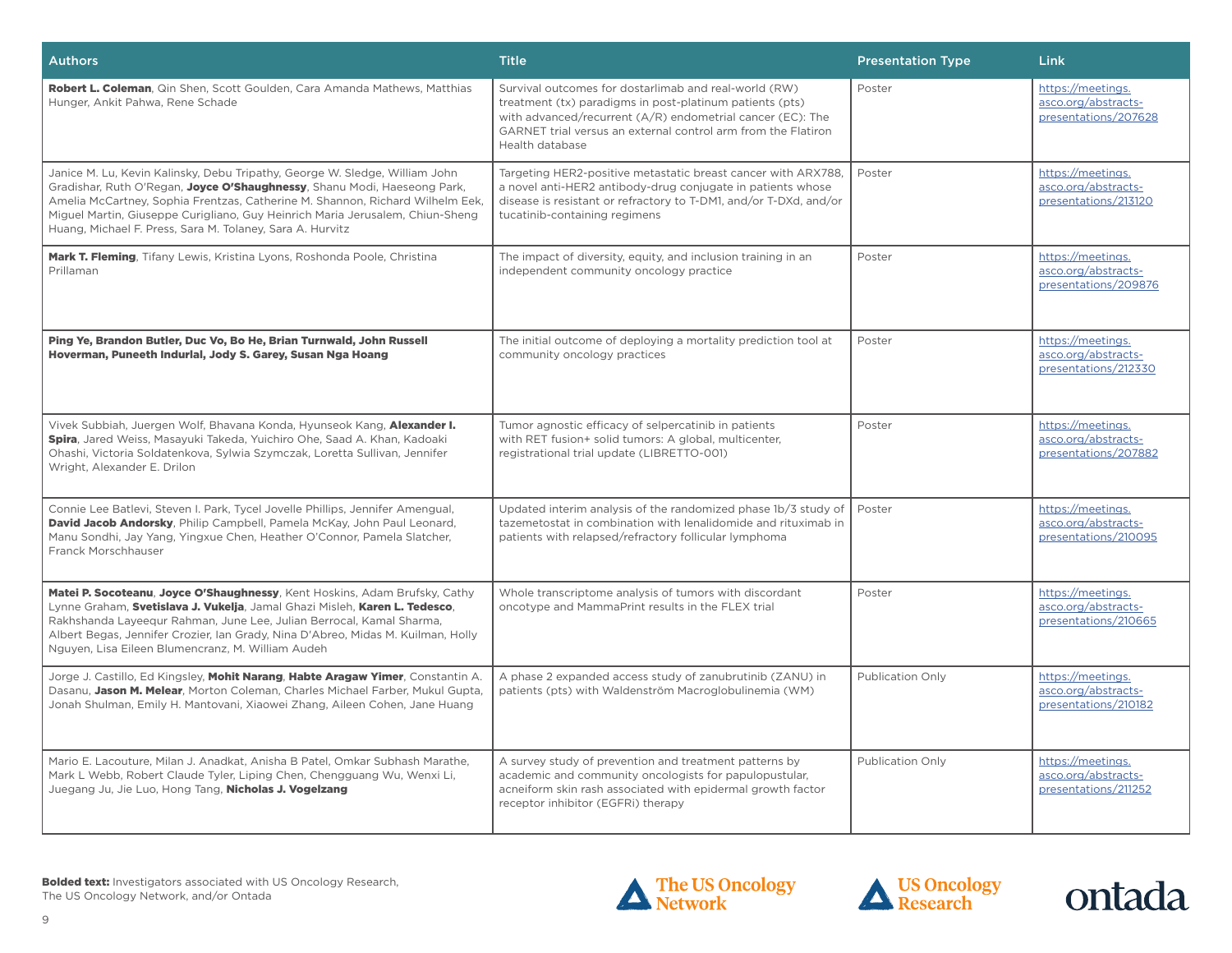| <b>Authors</b>                                                                                                                                                                                                                                                                                                                                                                                        | <b>Title</b>                                                                                                                                                            | <b>Presentation Type</b> | Link                                                             |
|-------------------------------------------------------------------------------------------------------------------------------------------------------------------------------------------------------------------------------------------------------------------------------------------------------------------------------------------------------------------------------------------------------|-------------------------------------------------------------------------------------------------------------------------------------------------------------------------|--------------------------|------------------------------------------------------------------|
| Jerome H. Goldschmidt, Philip K. Chan, Lin-Na Chou, Liwei Chen, Nicholas J.<br>Robert, Joyce Kinsey, Matt Nestor, Hillard M. Lazarus, Edwin P. Rock                                                                                                                                                                                                                                                   | Blood monocyte and lymphocyte counts patient outcomes in<br>non-small cell lung cancer after immune checkpoint inhibitor<br>therapy: Real-world data of 12,416 patients | Publication Only         | https://meetings.<br>asco.org/abstracts-<br>presentations/213013 |
| Roger M. Lyons, Kathleen M. Aguilar, Lavanya Sudharshan, Divea Venkatasetty,<br>Juliet Ndukum, Ira Zackon, Jingbo Yu                                                                                                                                                                                                                                                                                  | Characteristics, blood counts, treatments, and clinical outcomes<br>of 3,022 patients (Pts) with polycythemia vera (PV) treated in<br>U.S. community practices          | Publication Only         | https://meetings.<br>asco.org/abstracts-<br>presentations/209089 |
| Lalan S. Wilfong, Puneeth Indurlal, Kaci Dominguez, Jody S. Garey, Josh<br>Howell, Stuart Staggs, Marcus A. Neubauer                                                                                                                                                                                                                                                                                  | Financial impact of biosimilar adoption in the oncology care<br>model for The US Oncology Network                                                                       | Publication Only         | https://meetings.<br>asco.org/abstracts-<br>presentations/206520 |
| Puneeth Indurlal, Hope Ives, Jody S. Garey, Margaret McGuinness, Alonso<br><b>Victor Pacheco, Lalan S. Wilfong</b>                                                                                                                                                                                                                                                                                    | Financial impact of generic therapeutic interchange of<br>abiraterone in the oncology care model for The US Oncology<br>Network                                         | Publication Only         | https://meetings.<br>asco.org/abstracts-<br>presentations/212356 |
| Angel Qin, Gregory Peter Kalemkerian, Nisha Anjali Mohindra, Jyoti D. Patel,<br>Christos Stelios Karapetis, Jennifer W Carlisle, Jacob Sands, Alexander I. Spira,<br>Bo Gao, Harshad Amin, Bishnuhari Paudyal, Genevieve Frank, Xuemei Sun, Yang<br>Xu, Cunlin Wang, Tommy Fu, Robert Winkler, ZHIYAN LIANG, Dajun Yang, Yifan<br>Zhai                                                                | First-in-human study of pelcitoclax (APG-1252) in combination<br>with paclitaxel in patients (pts) with relapsed/refractory small-<br>cell lung cancer (R/R SCLC)       | Publication Only         | https://meetings.<br>asco.org/abstracts-<br>presentations/207495 |
| Scott James Weir, Elizabeth R Kessler, Janet Baack Kukreja, Gerald Steven<br>Falchook, Manojkumar Bupathi, Rahul Atul Parikh, Elizabeth Marie Wulff-<br>Burchfield, Robyn Wood, Eugene K. Lee, Tammy Ham, Prasad Dandawate,<br>Shrikant Anant, Benjamin L. Woolbright, Na Zhang, Paul Toren, Michael Dalton,<br>Valentina Zhukova-Harrill, Jay Nicholas Umbreit, William McCulloch, John A.<br>Taylor | Fosciclopirox clinical proof of concept in patients with<br>nonmuscle invasive and muscle-invasive bladder cancer                                                       | Publication Only         | https://meetings.<br>asco.org/abstracts-<br>presentations/209765 |
| Jacqueline Claudia Barrientos, Anthony Mato, Jeff Porter Sharman, Danielle M.<br>Brander, Meghan E. Gutierrez, Linda Wu, Sumeet Panjabi, Alex Young, Sandhya<br>Upasani, Maoko Naganuma, Nilanjan Ghosh                                                                                                                                                                                               | Prognostic testing and treatment patterns in Black patients<br>(pts) with chronic lymphocytic leukemia (CLL) from the<br>informCLL prospective, observational registry  | Publication Only         | https://meetings.<br>asco.org/abstracts-<br>presentations/206339 |
| Monica Chase, Mayur Amonkar, Nicole Myer, Tongtong Wang, Vladimir Turzhitsky,<br><b>Alexander I. Spira</b>                                                                                                                                                                                                                                                                                            | Real-world (RW) treatment patterns and clinical outcomes for<br>chemotherapy-based regimens in first line (1L) MSI-H/dMMR<br>metastatic colorectal cancer (mCRC)        | Publication Only         | https://meetings.<br>asco.org/abstracts-<br>presentations/206687 |